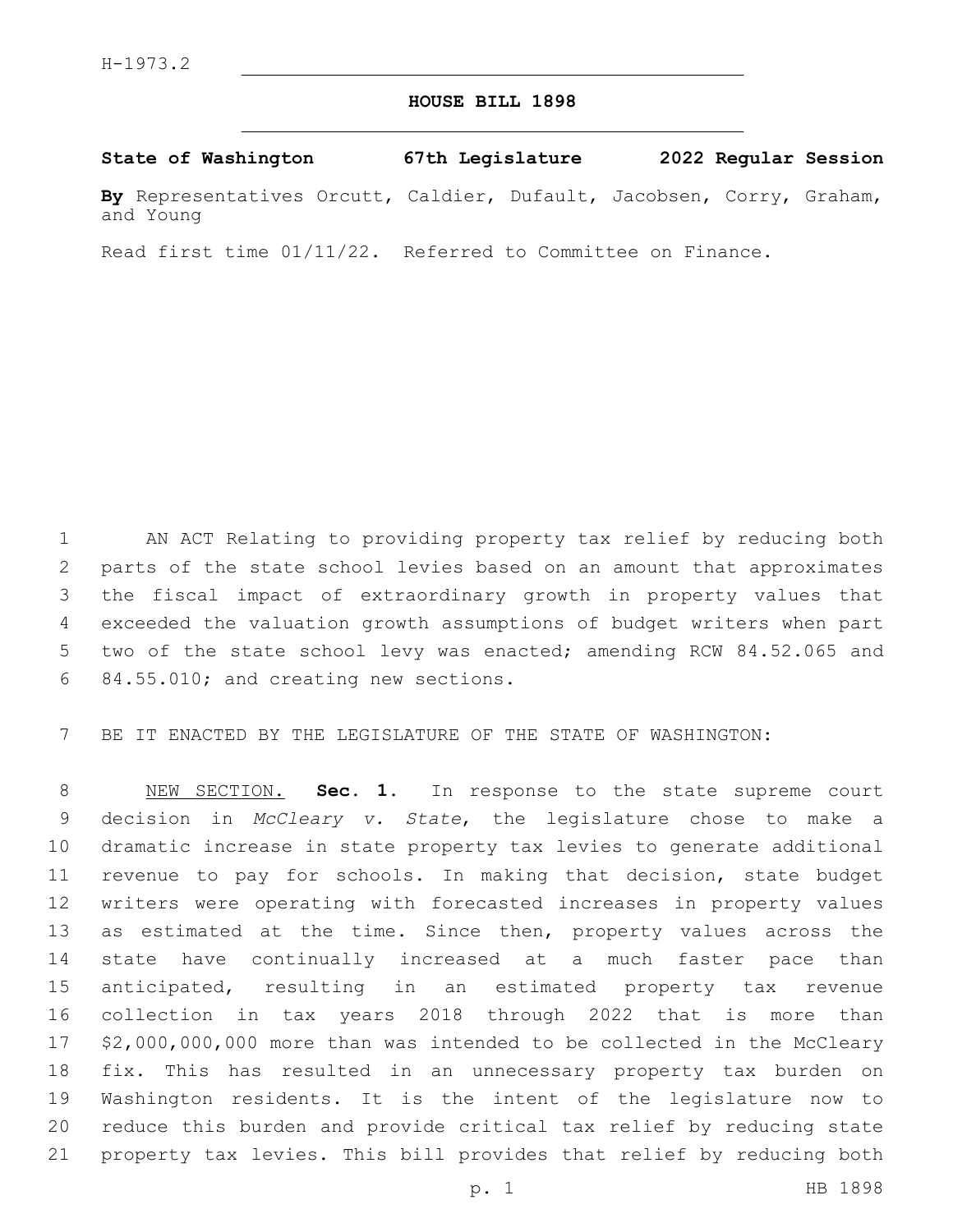parts of the state school levies beginning in the 2023 tax year and establishing a new basis for the state levies to ensure that the extra revenues collected in past years is not carried forward in 4 future years' levy calculation.

 **Sec. 2.** RCW 84.52.065 and 2019 c 411 s 1 are each amended to read as follows:6

 (1) Except as otherwise provided in this section, subject to the limitations in RCW 84.55.010, in each year the state must levy for collection in the following year for the support of common schools of the state a tax of three dollars and sixty cents per thousand dollars of assessed value upon the assessed valuation of all taxable property within the state adjusted to the state equalized value in accordance with the indicated ratio fixed by the state department of revenue.

 (2)(a) In addition to the tax authorized under subsection (1) of this section, the state must levy an additional property tax for the 16 support of common schools of the state.

 (i) For taxes levied for collection in calendar years 2018 through 2021, the rate of tax is the rate necessary to bring the aggregate rate for state property tax levies levied under this subsection and subsection (1) of this section to a combined rate of two dollars and forty cents per thousand dollars of assessed value in calendar year 2019 and two dollars and seventy cents per thousand dollars of assessed value in calendar years 2018, 2020, and 2021. The state property tax levy rates provided in this subsection (2)(a)(i) are based upon the assessed valuation of all taxable property within the state adjusted to the state equalized value in accordance with the indicated ratio fixed by the state department of revenue.

 (ii) For taxes levied for collection in calendar year 2022 and thereafter, the tax authorized under this subsection (2) is subject 30 to the limitations of chapter 84.55 RCW.

 (b)(i) Except as otherwise provided in this subsection, all taxes collected under this subsection (2) must be deposited into the state 33 general fund.

 (ii) For fiscal year 2019, taxes collected under this subsection (2) must be deposited into the education legacy trust account for the 36 support of common schools.

 (3) For taxes levied for collection in calendar years 2019 through 2021, the state property taxes levied under subsections (1)

p. 2 HB 1898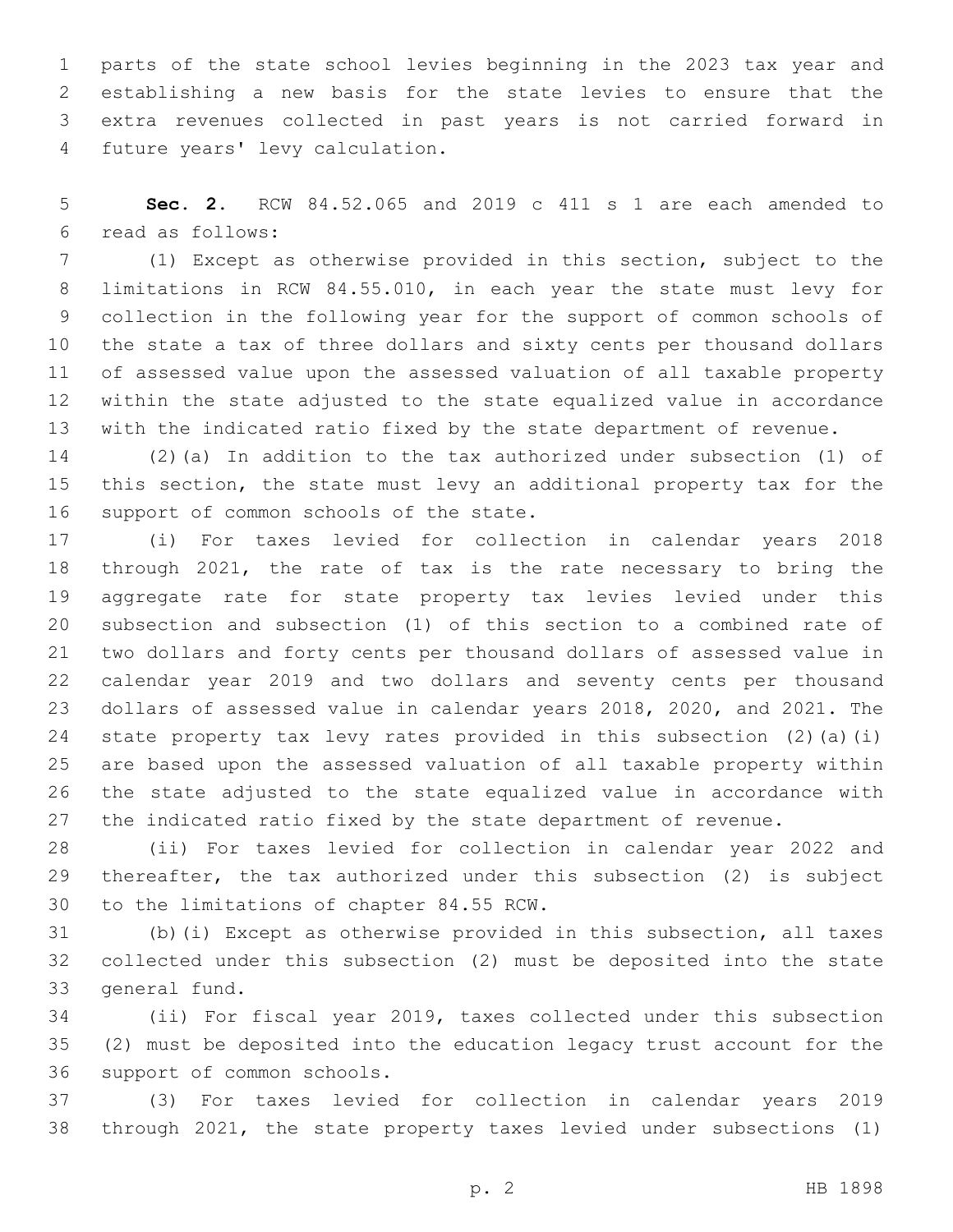and (2) of this section are not subject to the limitations in chapter 2 84.55 RCW.

 (4) For taxes levied for collection in calendar year 2022 and thereafter, the aggregate rate limit for state property taxes levied under subsections (1) and (2) of this section is three dollars and sixty cents per thousand dollars of assessed value upon the assessed valuation of all taxable property within the state adjusted to the state equalized value in accordance with the indicated ratio fixed by 9 the state department of revenue.

 (5) For property taxes levied for collection in calendar years 2019 through 2021, the rate of tax levied under subsection (1) of this section is the actual rate that was levied for collection in calendar year 2018 under subsection (1) of this section.

 (6) The amount of state taxes levied under this section for collection in calendar years 2023, 2024, and 2025 are as provided in this subsection.

(a) For calendar year 2023:

 (i) The amount levied under subsection (1) of this section is determined by reducing the part I highest lawful levy for calendar year 2023 by \$1,099,000,000. For purposes of this subsection (6), 21 "part I highest lawful levy for calendar year 2023" means the sum of \$2,592,900,000 plus any increase allowed under RCW 84.55.010.

 (ii) The amount levied under subsection (2) of this section is determined by reducing the part II highest lawful levy for calendar year 2023 by \$920,000,000. For purposes of this subsection (6), "part II highest lawful levy for calendar year 2023" means the sum of \$1,222,500,000 plus any increase allowed under RCW 84.55.010.

(b) For calendar year 2024:

 (i) The amount levied under subsection (1) of this section is the part I highest lawful levy for calendar year 2024. For purposes of this subsection (6), "part I highest lawful levy for calendar year 2024" means the part I highest lawful levy for calendar year 2023, plus any increase allowed under RCW 84.55.010.

 (ii) The amount levied under subsection (2) of this section is the part II highest lawful levy for calendar year 2024. For purposes of this subsection (6), "part II highest lawful levy for calendar year 2024" means the part II highest lawful levy for calendar year 2023, plus any increase allowed under RCW 84.55.010.

(c) For calendar year 2025: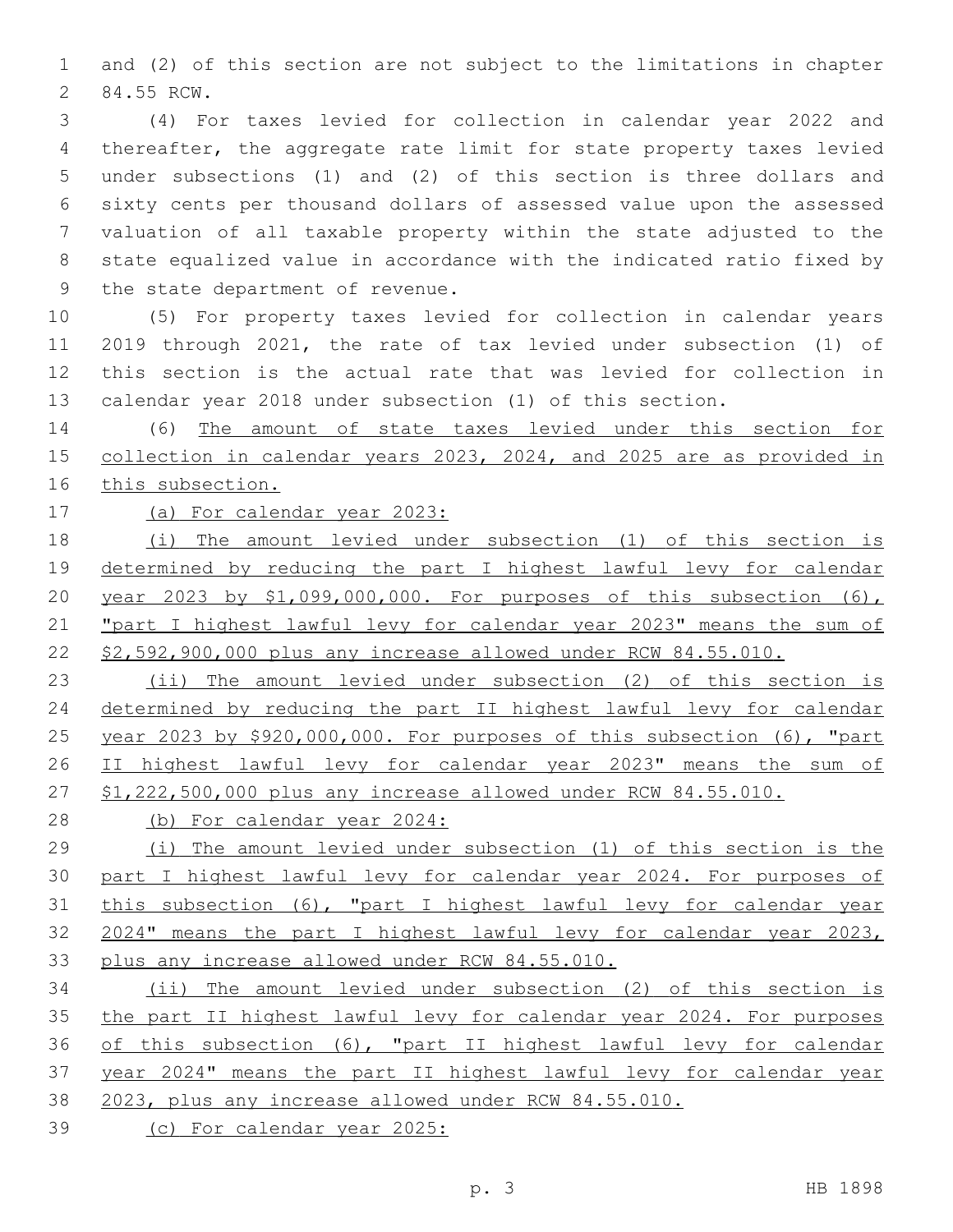(i) The amount levied under subsection (1) of this section is the part I highest lawful levy for calendar year 2024, plus any increase allowed under RCW 84.55.010.

 (ii) The amount levied under subsection (2) of this section is the part II highest lawful levy for calendar year 2024, plus any increase allowed under RCW 84.55.010.

 (7) The amounts levied under subsections (1) and (2) of this section for collection in calendar years 2026 and thereafter are governed by the levy limits in chapter 84.55 RCW and the aggregate 10 rate limit in subsection (4) of this section.

 (8) As used in this section, "the support of common schools" includes the payment of the principal and interest on bonds issued for capital construction projects for the common schools.

 **Sec. 3.** RCW 84.55.010 and 2021 c 207 s 10 are each amended to 15 read as follows:

 (1) Except as provided in this chapter, the levy for a taxing district in any year must be set so that the regular property taxes 18 payable in the following year do not exceed the sum of:

 (a) The limit factor multiplied by the amount of regular property taxes lawfully levied for such district in the highest of the three most recent years in which such taxes were levied for such district, 22 excluding any increase due to  $((+e+))$  (b)(v) of this subsection, 23 unless the highest levy was the statutory maximum rate amount ( $\sqrt{\frac{p}{m}}$ an)); and

 (b) An additional dollar amount calculated by multiplying the regular property tax levy rate of that district for the preceding year by the increase in assessed value in that district resulting 28 from:

 $((+a))$   $(i)$  New construction;

 $((+b))$   $(ii)$  Increases in assessed value due to construction of wind turbine, solar, biomass, and geothermal facilities, if such facilities generate electricity and the property is not included elsewhere under this section for purposes of providing an additional dollar amount. The property may be classified as real or personal 35 property;

36  $((+e))$   $(iii)$  Improvements to property;

37 (((+d))) (iv) Any increase in the assessed value of state-assessed 38 property; and